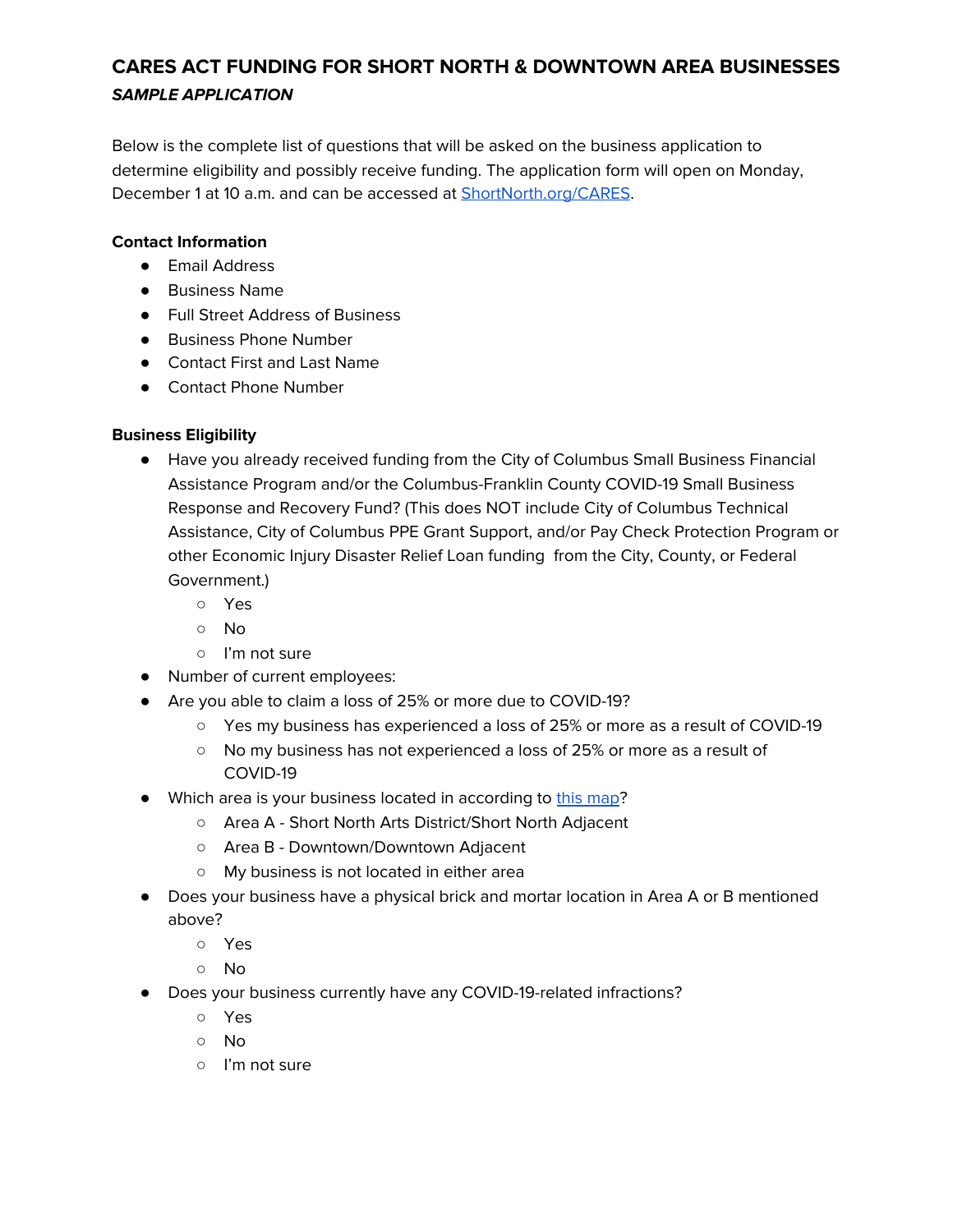- Does your business currently owe outstanding income tax to the City of Columbus?
	- Yes
	- No
	- I'm not sure
- Does your primary business consist of 75% alcohol sales?
	- Yes
	- No
- Does your primary business consist of 75% adult business sales?
	- Yes
	- No
- Do you fully intend to continue operating your business as permitted in the near future?
	- Yes
	- No
- Please select all the ways you intend to use these funds for your business:
	- Pay Rent / Utilities
	- Payroll / Personnel / Additional Staff
	- Marketing / Business Services
	- Purchasing Inventory / Equipment
	- Personal Protective Equipment
	- Other

### **Business Demographics**

- Which of the following describes your business?
	- Locally owned or headquartered in Columbus, Ohio
	- Ohio-based
	- Locally franchised
	- None of the above
- Business Owner Demographics (select all that apply)
	- Women-owned business
	- Minority-owned business
	- LGBTQ+-owned business
	- Veteran-owned business
	- Immigrant-owned business
	- Business owned by person(s) with disability
	- None of the above
- Business Owner Race or Ethnicity (select all that apply)
	- American Indian or Alaska Native
	- Asian
	- Hispanic or Latino
	- Black or African American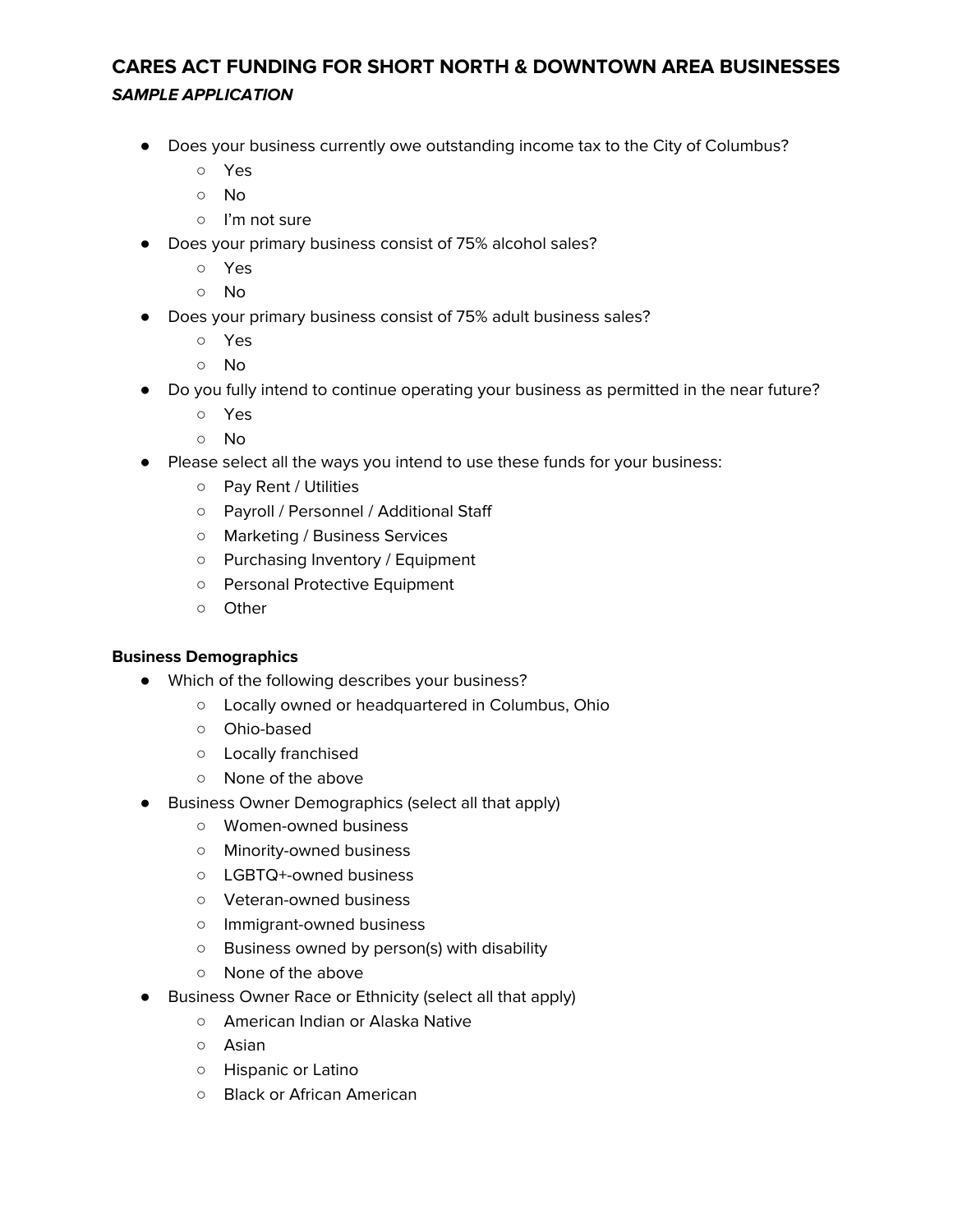- Native Hawaiian or Other Pacific Islander
- White
- Other
- The following industry sector best describes my business:
	- Retail goods (e.g., boutique, florist, stationery, pawn shop)
	- Food/beverage service
	- Personal care (e.g., beauty, hair, nails, wax)
	- Professional office (e.g., attorney, accountant, medical)
	- Carry-out/corner-store
	- Grocery or supermarket
	- Auto industries (e.g., auto sales, repair)
	- Other
- Number of months in business:
	- 1-12 months
	- 13-24 months
	- 25-36 months
	- 37-48 months
	- $\circ$  49 months +

#### **Payment Information**

- Legal name of business or entity the check should be written out to:
- Doing Business As (if applicable):
- Please provide the EIN or SSN used to file your annual City of Columbus corporate return. Please verify with your accountant or tax professional - this may be different from your EIN if you file under another corporate account (e.g. a parent company). If you operate as a Schedule C business, please provide the name and social security number under which you file your annual City return.
- Email address we should contact to notify of funding

#### **Agreement and Certification**

- I understand that by applying for this program, my tax status will be checked by the City of Columbus and my businesses Tax ID and/or Social Security Number will be shared with the City of Columbus.
- I understand that in the event that my business is awarded funding, in order to pick up my check, I will have to provide an up-to-date W9 and sign a legal affidavit confirming that the claims and information made above about my business are accurate. (W-9: [bit.ly/2Jlzzpe](http://bit.ly/2Jlzzpe); Affidavit: [bit.ly/33u2Q80](http://bit.ly/33u2Q80)).
- I understand that in the event that my business is awarded funding, if I do not pick up my check by 3pm on Friday, December 11 at the designated pickup location, I forfeit my awarded funds.